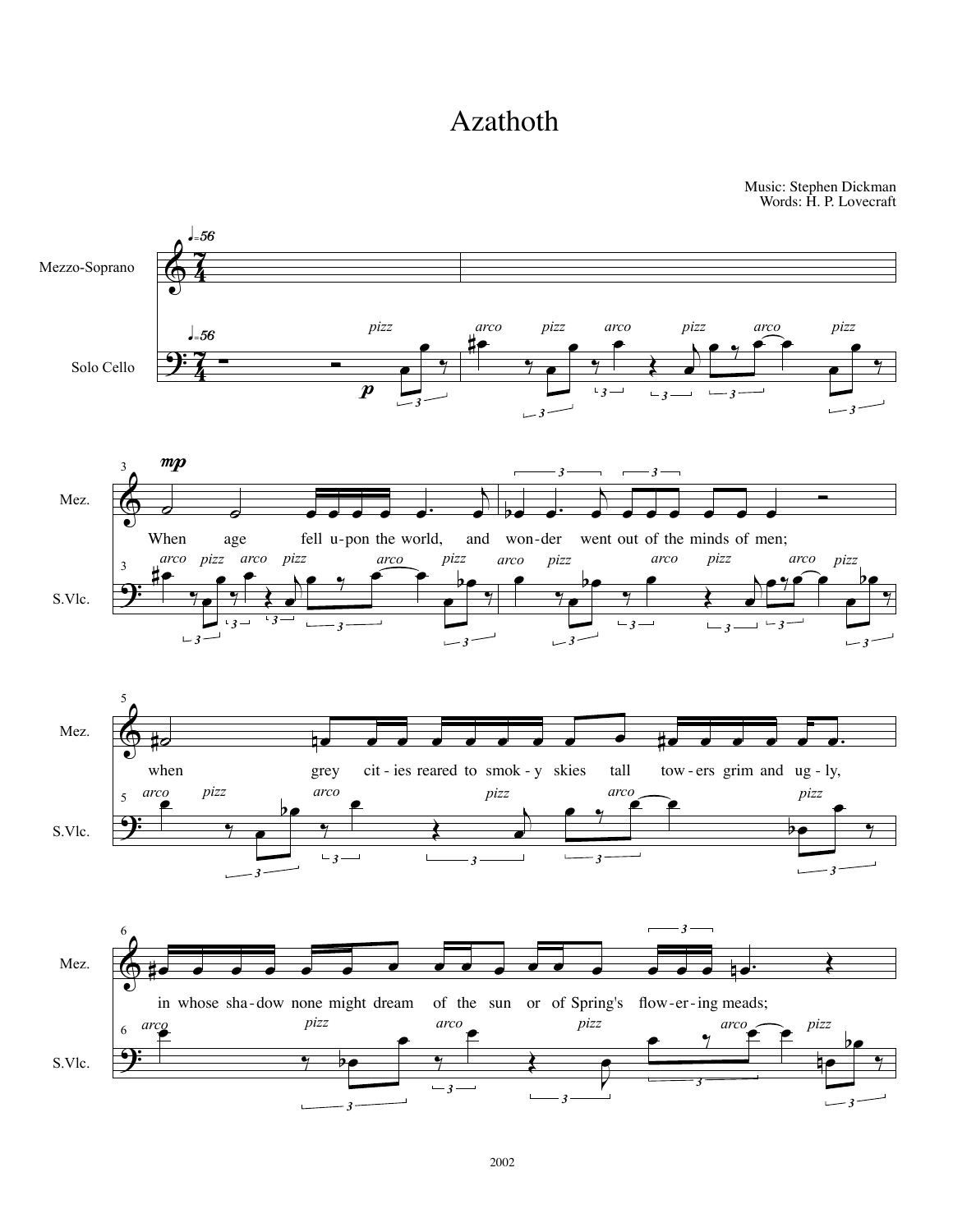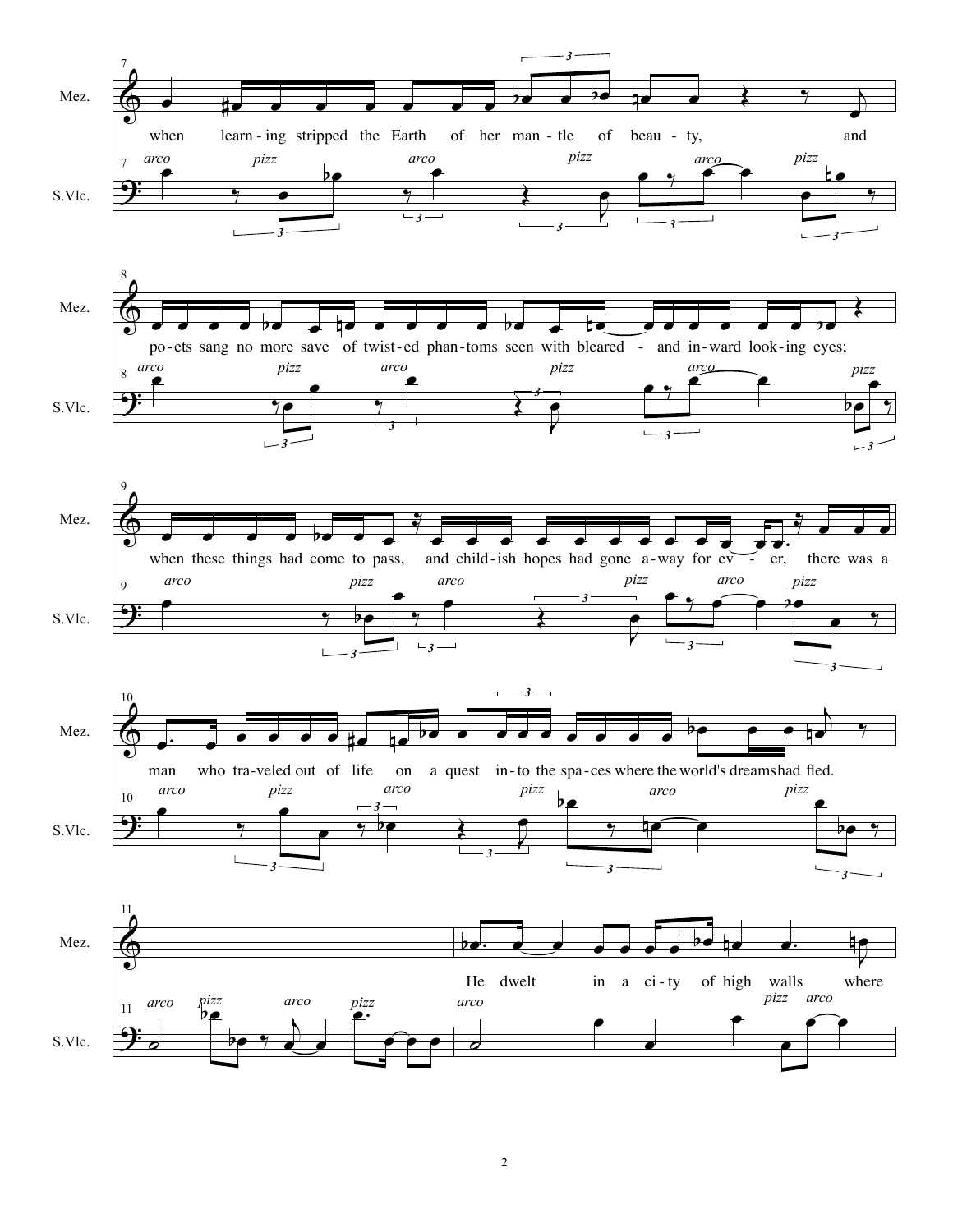









3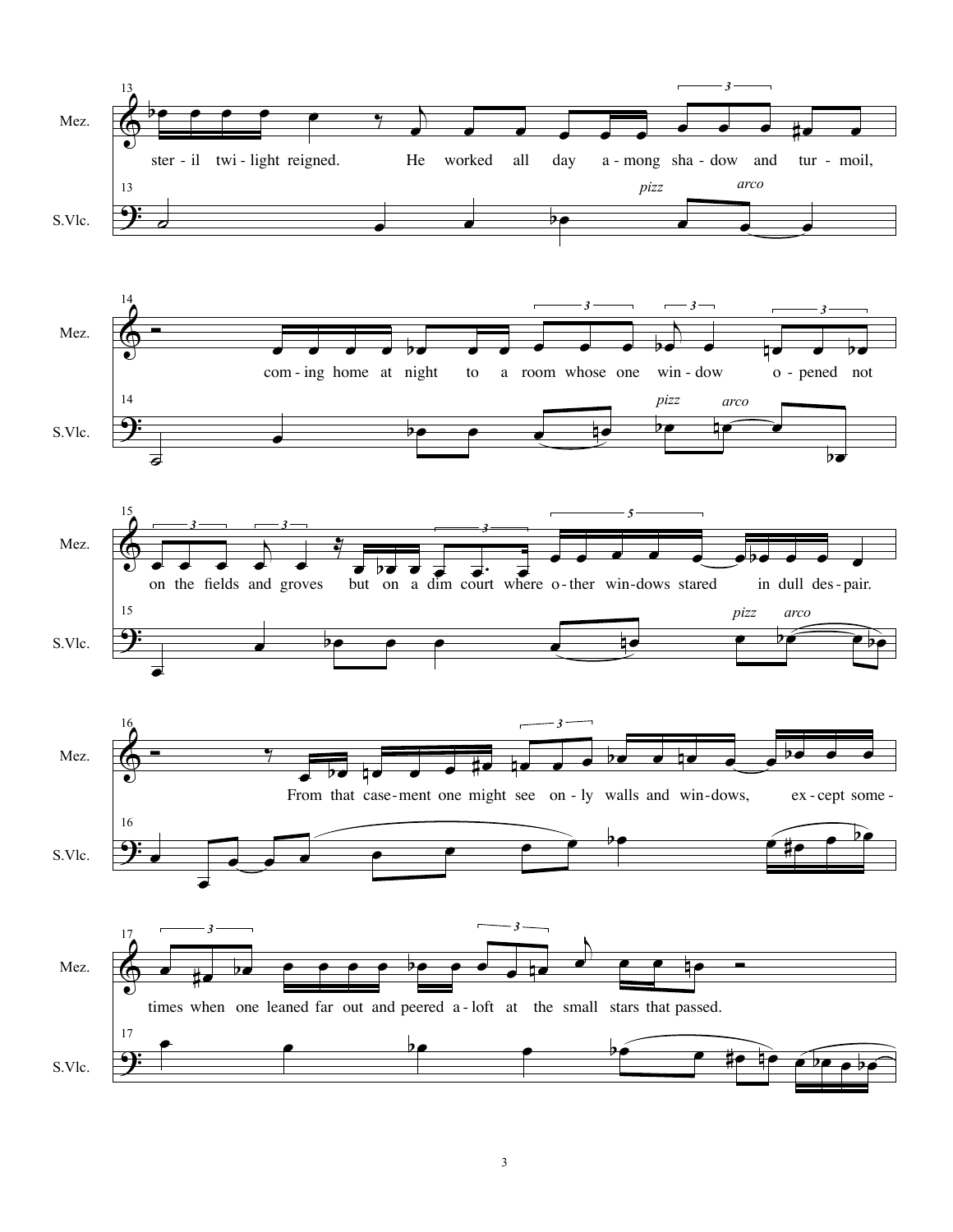







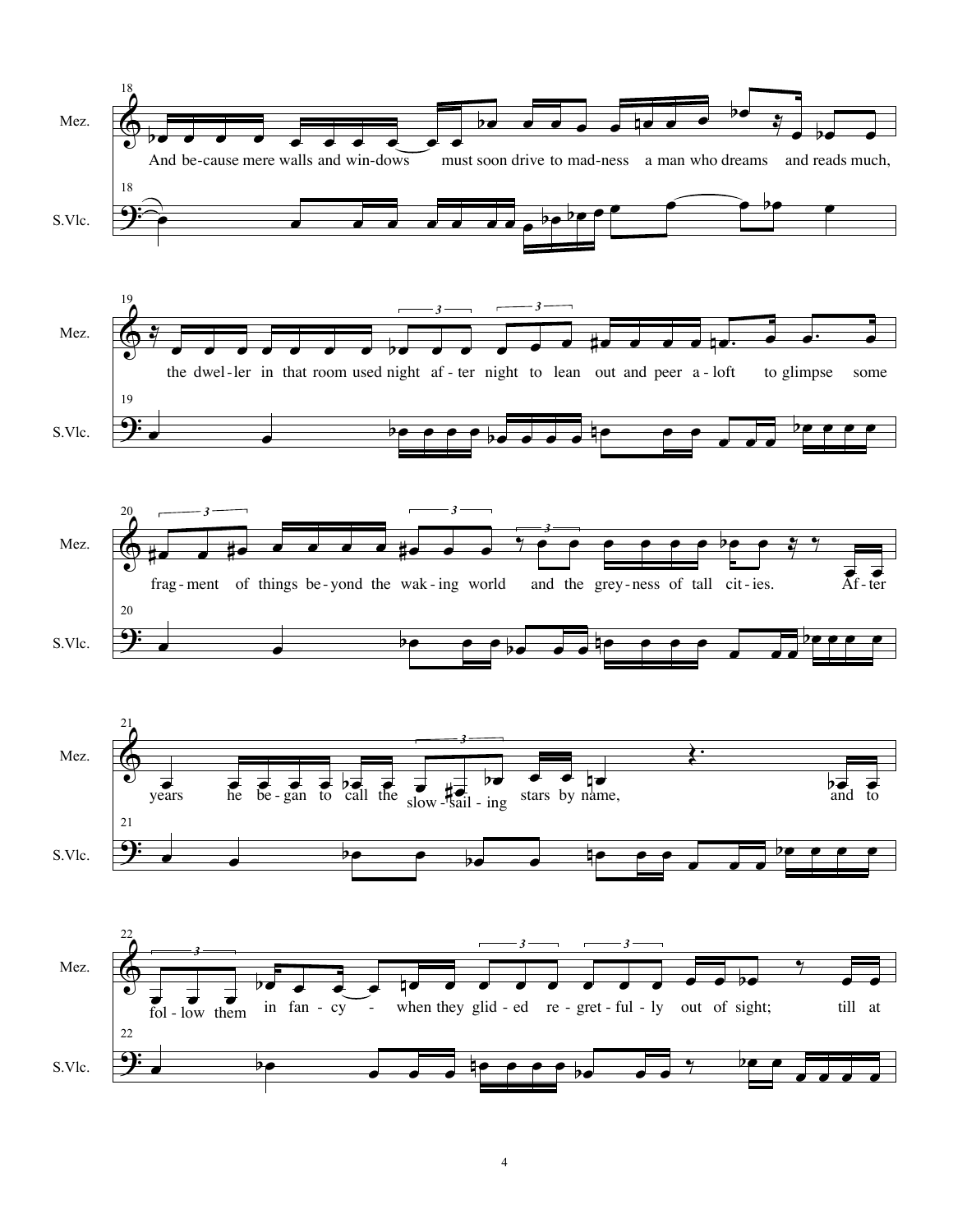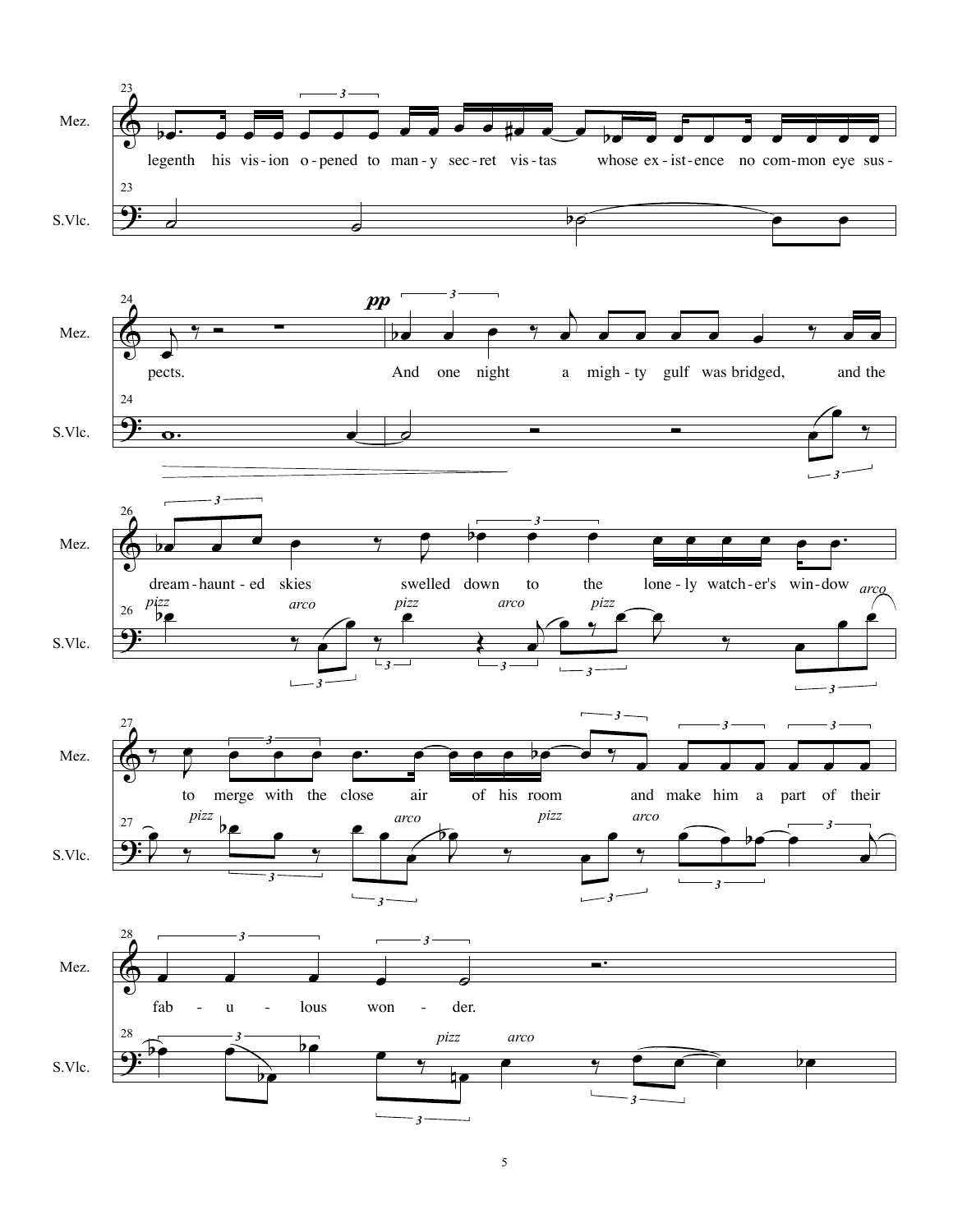